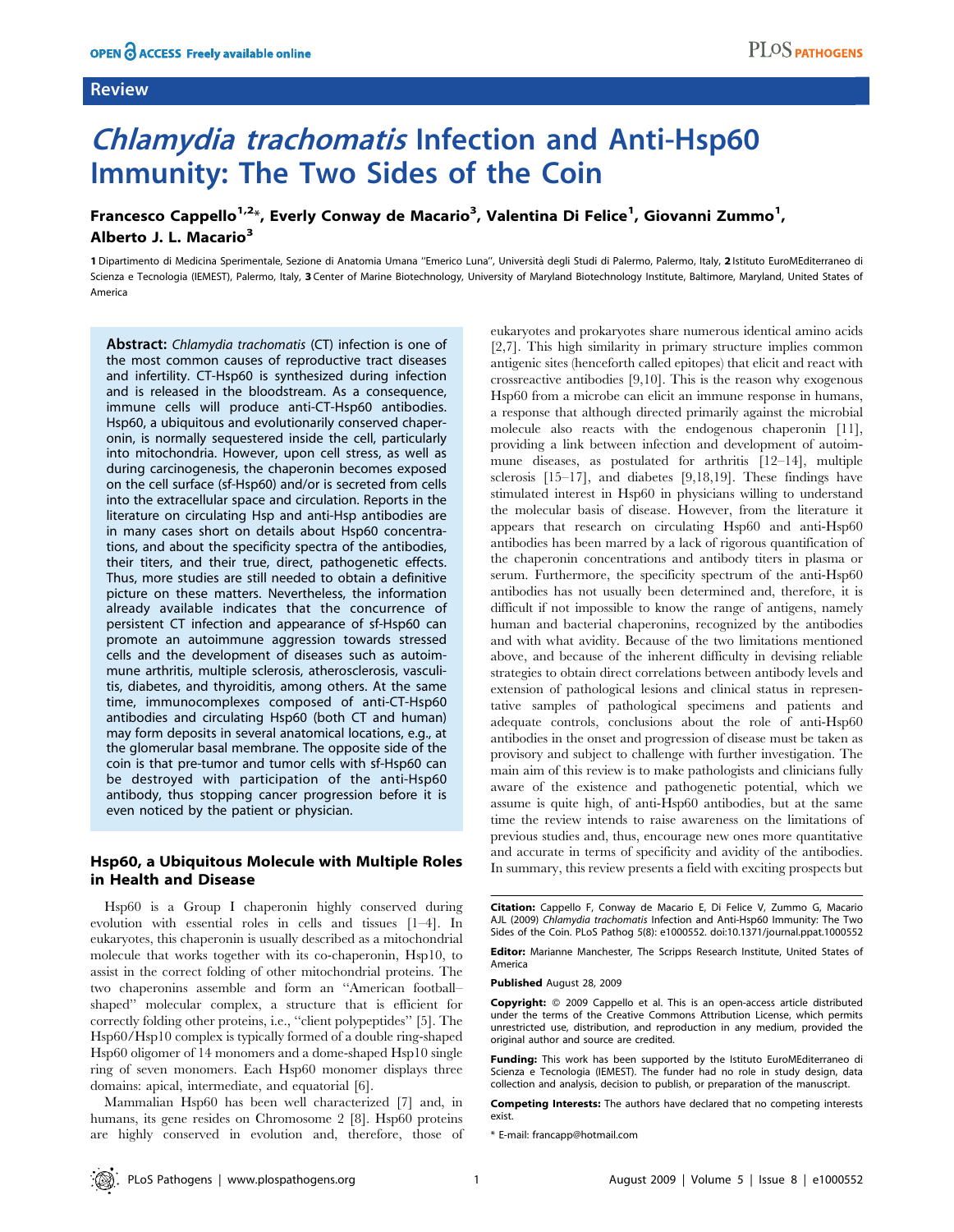full of traps that ought to be recognized within what has been done in the past and what should be avoided in future research.

#### Surface and Secreted Hsp60 Can Activate the Immune System

Although Hsp60 is primarily considered a mitochondrial protein, in mammals 20% to 40% of cellular Hsp60 occurs in extramitochondrial sites (Table 1) [20–23]. The presence of Hsp60 on the cell membrane's surface (sfHsp60) has been noted in normal [24], stressed [25], and tumor cells [26–28] and was thought to be associated with membrane transport and signaling [24,29]. An increase in sfHsp60 levels is considered a danger signal for the immune system in as much as it leads to activation and maturation of dendritic cells and generation of an antitumor T cell response [27,30]. Hsp60 is a ligand of Toll-like receptor 4, part of the innate immune system, and sfHsp60 expression positively correlates with the triggering of apoptotic phenomena [31]. In addition, the expression of sfHsp60 on the lymphocytic membrane has been associated with spontaneous apoptosis and cell lysis [32,33]. Therefore, Hsp60 translocation through the plasma membrane should not be considered just as a passive, inconsequential event, but as a key step in the pathogenesis of immune system–mediated disorders (Table 2).

Hsp60 is also secreted from cells and thus reaches the interstitial fluid and the bloodstream [34]. The levels of Hsp60 in plasma of healthy subjects vary over a wide range from undetectable up to over 1,000 ng/mL; nevertheless, plasma levels in any single individual are rather stable, probably because they are under genetic control [35]. Because of this individual stability of Hsp60 plasma levels when changes appear in any given person, they most probably indicate that something is abnormal. This is one important reason why circulating Hsp60 has recently become a potentially useful marker for clinicians, worth measuring in sera of patients affected by a variety of diseases, as will be discussed later. However, due to the variations in Hsp60 levels among individuals, quantification of circulating chaperonin in populations of patients and controls must be carefully done and repeated to obtain representative samples of data amenable to rigorous statistical analysis that, in turn, will provide a satisfactory basis for assessing correlations of Hsp60 levels with pathology.

#### Hsp60 Can Be Elevated in Tumors and Cardiovascular Diseases

Previous studies have revealed that the levels of cytosolic Hsp60 in vivo gradually increase during carcinogenetic steps, from normal tissue to dysplasia to fully developed carcinoma, in various organs: uterine exocervix [36], large bowel [37], and prostate [38]. In contrast, in other malignancies cytosolic Hsp60 was found to decrease during carcinogenesis as compared with normal tissue in tumors of the tongue [39], bladder [40], and airways [41,42].

|  |  |  |  |  | Table 1. Hsp60 Locations and Functions. |
|--|--|--|--|--|-----------------------------------------|
|--|--|--|--|--|-----------------------------------------|

| Location                      | <b>Function(s)</b>                                                   | Reference             |
|-------------------------------|----------------------------------------------------------------------|-----------------------|
| Mitochondrion                 | Protein folding                                                      | $[5,6]$               |
| Cytosol                       | Control of signal transduction, apoptosis,<br>senescence, glycolysis | $[20 - 23]$           |
| Cell membrane                 | Membrane transport, cell-cell signaling,<br>immune system alerting   | $[24 - 33]$           |
| Intercellular<br>interstitium | Either pro- or anti-inflammatory                                     | $[25,49,50,59,61-63]$ |

doi:10.1371/journal.ppat.1000552.t001

sfHsp60 occurs in the cell membrane of certain types of tumors [28], where it is associated with p21ras protein [43] and also with alpha-3-beta-1 integrin, which is involved in the adhesion of metastatic breast cancer cells to lymph nodes and bone tissue [44]. It has also been shown that sfHsp60 plays a role in the metastatization of pancreatic carcinoma [26]. sfHsp60 occurs on the membrane of oral tumor cells and seemingly participates in the mechanism of the tumor cell lysis induced by gammadelta T lymphocytes [45]. Experiments in vitro with a number of tumor cells have shown that photodynamic therapy can induce an increase in Hsp60 [46,47] and membrane surface localization [48].

In addition to carcinogenesis, Hsp60 has been associated with several other pathologies, for example, with atherosclerosis (ATS), a disease that can be serologically monitored by measuring Hsp60 and anti-Hsp60 antibodies [49]. It has been shown that soluble Hsp60 plays a role in activating vascular and immune cells during ATS development [49], and that the levels of complementactivating anti-Hsp60 antibodies are elevated in ATS-related diseases [50]. Hsp60 has been detected on the surface of stressed endothelial cells [51,52] and, therefore, these cells become susceptible to complement-dependent lysis by anti-Hsp60 antibodies. In light of these findings, ATS has been proposed as an ''autoimmune disease due to an immune reaction against Hsp60'' [53]. Nevertheless, for the reasons mentioned earlier about quantification of Hsp60 and anti-Hsp60 antibodies, one has to be aware that the role of Hsp60 in ATS pathogenesis is still under scrutiny. For example, while in teenagers a positive correlation was revealed between early ATS and Hsp60 levels [54], the picture is not clear in older individuals with symptomatic ATS, because in these older patients there are so many other variables that must be considered in relation to ATS that to make reliable correlations between plasma Hsp60 levels and disease is practically impossible.

Recently, it has also been shown that stressed myocardiocytes excrete Hsp60 by the exosomal pathway [34], which may reflect the increase in myocardial levels of Hsp60 that double by the endstage of heart failure [55]. A chronic injury of progressive heart failure resulted from the localization of Hsp60 in the plasma membrane [25]. Moreover, levels of sfHsp60 were positively correlated with myocardiocyte apoptosis and with the release of the chaperonin into circulation, resulting in the activation of the innate immune system with generation of a pro-inflammatory process in the myocardial interstitium [25].

Since sfHsp60 might be involved in the pathogenesis of ATS, by extension one can infer that this chaperonin is implicated in the pathogenesis of cerebrovascular disorders, such as stroke. In this regard it is noteworthy that Hsp60 levels and distribution are altered in various central nervous system conditions that are not primarily due to the failure of blood circulation, such as Alzheimer, Parkinson, and Huntington diseases, which suggests a participation of the chaperonin in the pathogenesis of these diseases unrelated to vascular pathology [56]. It has been shown that Hsp60 expression in cultured human adult astrocytes is induced by cytokines, i.e., interleukins IL-1 $\beta$ , IL-4, IL-6, and IL-10, and TNF-alpha, which leads to the suggestion that Hsp60 plays an important role also in the pathogenesis of autoimmune diseases of the nervous system, like multiple sclerosis [57].

Anti-Hsp60 antibodies have been found to occur in a number of systemic autoimmune disease–associated vasculitides, such as Takayasu arteritis, polyarteritis nodosa, Wegener granulomatosis, and systemic lupus erythematosus [58]. In all of these conditions, however, for the reasons mentioned earlier, the exact nature (specificity) and role of the anti-Hsp60 antibodies in pathogenesis is still incompletely understood.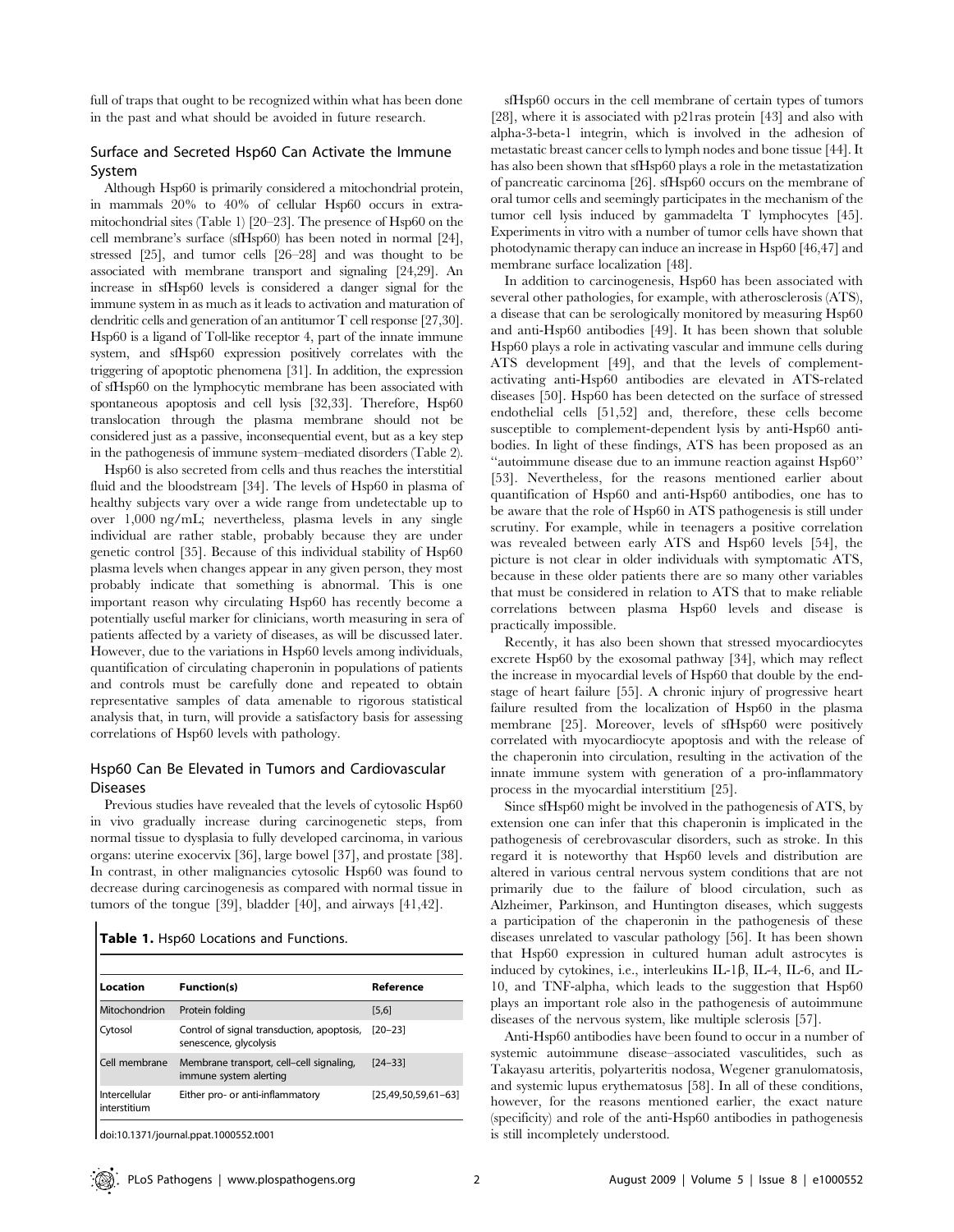|  |  |  | Table 2. Pathologic Conditions in Which Surface Hsp60 Has Been Correlated with Pathogenesis. |
|--|--|--|----------------------------------------------------------------------------------------------|
|--|--|--|----------------------------------------------------------------------------------------------|

| l Condition            | Cell              | Role                                                                                          | Reference        |
|------------------------|-------------------|-----------------------------------------------------------------------------------------------|------------------|
| Cancer                 | Tumor             | Involved in metastatization to lymph nodes and bones and antitumor immune response activation | $[26, 44 - 48]$  |
| <b>Atherosclerosis</b> | Endothelial       | Confers susceptibility to complement-dependent cell lysis                                     | $[50 - 52]$      |
| Heart failure          | Myocardiocyte     | Promotes myocyte apoptosis and pro-inflammatory status in myocardium                          | [25, 34, 53, 55] |
| <b>Diabetes</b>        | Beta, (insulitis) | Becomes target for T cell-mediated beta-cell destruction                                      | [66]             |

doi:10.1371/journal.ppat.1000552.t002

### Other Diseases Potentially Related to Hsp60

Hsp60 has also been implicated in the pathogenesis of degenerative joint diseases such as rheumatoid arthritis (RA) [59]. This is an autoimmune disorder with pathogenesis and outcome influenced by the balance between the activities of Th-1 and Th-2 cells. Th-1 activation induces secretion by RA synovialfluid mononuclear cells of pro-inflammatory cytokines such as IL-1 and TNF-alpha, with consequent cartilage damage, whereas Th-2 activation promotes secretion of IL-4, inhibiting Th-1 activity and diminishing inflammation and cartilage damage [60]. In this respect, it is interesting that mycobacterial Hsp60 activates Th-1 production of IL-1 and TNF-alpha, which suppress cartilage proteoglycan synthesis and contribute to cartilage damage [61]. In contrast, human Hsp60 stimulates Th-2 production of IL-4 and determines a lower release of IL-1 and TNF-alpha by Th-1 cells in comparison to non-human Hsp60-stimulated Th-1 cells [62]. It has been postulated that a humoral response against bacterial chaperonin can elicit a crossreaction against the infected host's Hsp60, thus perpetuating local inflammation and destructive processes in cartilage [59,63]. All of these data, confirmed also in experimental models of adjuvant arthritis [64], suggest that human, but not bacterial, Hsp60 contributes to suppressing inflammation. Unfortunately, the human chaperonin can also serve as an autoantigen in pathological lesions that may attract antibodies, thus contributing to inflammation and tissue destruction. Such considerations have to be taken into account when thinking of therapeutic uses of Hsp60.

Under physiologic conditions, pancreatic beta-cells show Hsp60 only in mitochondria and secretory granules [65], but in pancreatic islets affected by insulitis the chaperonin migrates towards the cytoplasm as well as to the plasma membrane, in which it can be detected by the immune system that, consequently, mounts an immune response [66]. Since it was realized that Hsp60 is one of the most relevant self-antigens for diabetogenic T cell clones, the chaperonin peptide DiaPep277 has been used to slow down beta-cell damage after the clinical onset of diabetes, both in non-obese diabetic mice and human adults [67,68]. The first results seem encouraging, but further clinical trials are currently in progress to complete the validation of this therapeutic approach.

It has also been hypothesized that Hsp60 plays a role in the pathogenesis of thyroid and adrenal immune diseases characterized by a proliferation of oncocytes, i.e., intensely eosinophilic cells with granular cytoplasm and a very large number of mitochondria [69]. Lately, the chaperonin has been described as a relevant diseaserelated autoantigen in autoimmune glomerulonephritis [70], juvenile dermatomyositis [71], and both plaque and guttate psoriasis [72].

## Microbial Hsp60, a Strong and Potentially Harmful Antigen

Numerous infections caused by bacteria, fungi, and mycobacteria can trigger an immune reaction against the microbial Hsp60 with the generation of anti-Hsp60 antibodies [73]. In this regard, it is important to bear in mind that anti-Hsp60 antibodies can also be found in healthy subjects (likely elicited by the chaperonin from microbes in the normal digestive tract flora for instance), representing an early non-specific defense mechanism against pathogens [10]. The sharing of considerable similarity in the primary structure of microbial and host Hsp60 predicts antigenic crossreactivity and development of immune reactions against both proteins [11].

Humoral immune reactions to bacterial Hsp60, such as those from Chlamydia pneumonia (CP) and Escherichia coli have been suggested to be involved in the process of vascular endothelial injury during ATS pathogenesis [74]. It has been stated that the risk of crossreactivity between the microbial chaperonin and the human counterpart on the surface of stressed cells of the arterial endothelium is the cost the organism has to pay for protective immunity against microbial molecules [75]. Infections by Porphyromonas gingivalis[76–78] and Helicobacter pylori[79] have been correlated with a higher risk of development of coronary ATS, due to the high crossreactivity of anti-microbial Hsp60 antibodies with human Hsp60. For similar reasons, E. coli Hsp60 has also been implicated in the pathogenesis of autoimmune rheumatic [80] and pancreatic [81] diseases, and Sjogren syndrome [82]. Moreover, an increase in the levels of autoantibodies against endogenous Hsp60 precedes the onset of diabetes in cystic fibrosis patients; hyperimmunization with bacterial Hsp60 caused an increase in anti-Hsp60 autoantibodies that was followed by glucose intolerance [83].

## Chlamydia trachomatis Hsp60 Is Abundantly Produced during Persistent Infections

Among pathogens, Chlamydia trachomatis (CT) is an intracellular bacterium responsible for a sexually transmitted disease. Approximately 4 million cases of CT infections are estimated to occur annually in the United States, although only about one quarter of those cases are diagnosed and treated [84].

CT includes three human biovars: trachoma (serovars A, B, and Ba or C), urethritis (serovars D-K), and lymphogranuloma venereum (LGV; serovars L1, 2, and 3) [85]. Each CT biovar can cause from mild to severe symptoms. Some infected individuals are asymptomatic, which allows spread from person to person before the infection is detected. In the US in 1990, the direct costs of treating CT infections and its complications were estimated at US\$4.2 billion [86], while projected costs for the years 2000s were US\$10 billion [87]. These figures clearly demonstrate the magnitude of the health and social problems caused by CT.

CT penetrates into epithelial cells as an elementary body and then converts to a reticulate body, the replicating form of the pathogen. During persistent infections, CT produces a large quantity of Hsp60 (CT-Hsp60) [88], which has been implicated in the pathogenesis of autoimmune disorders such as reactive arthritis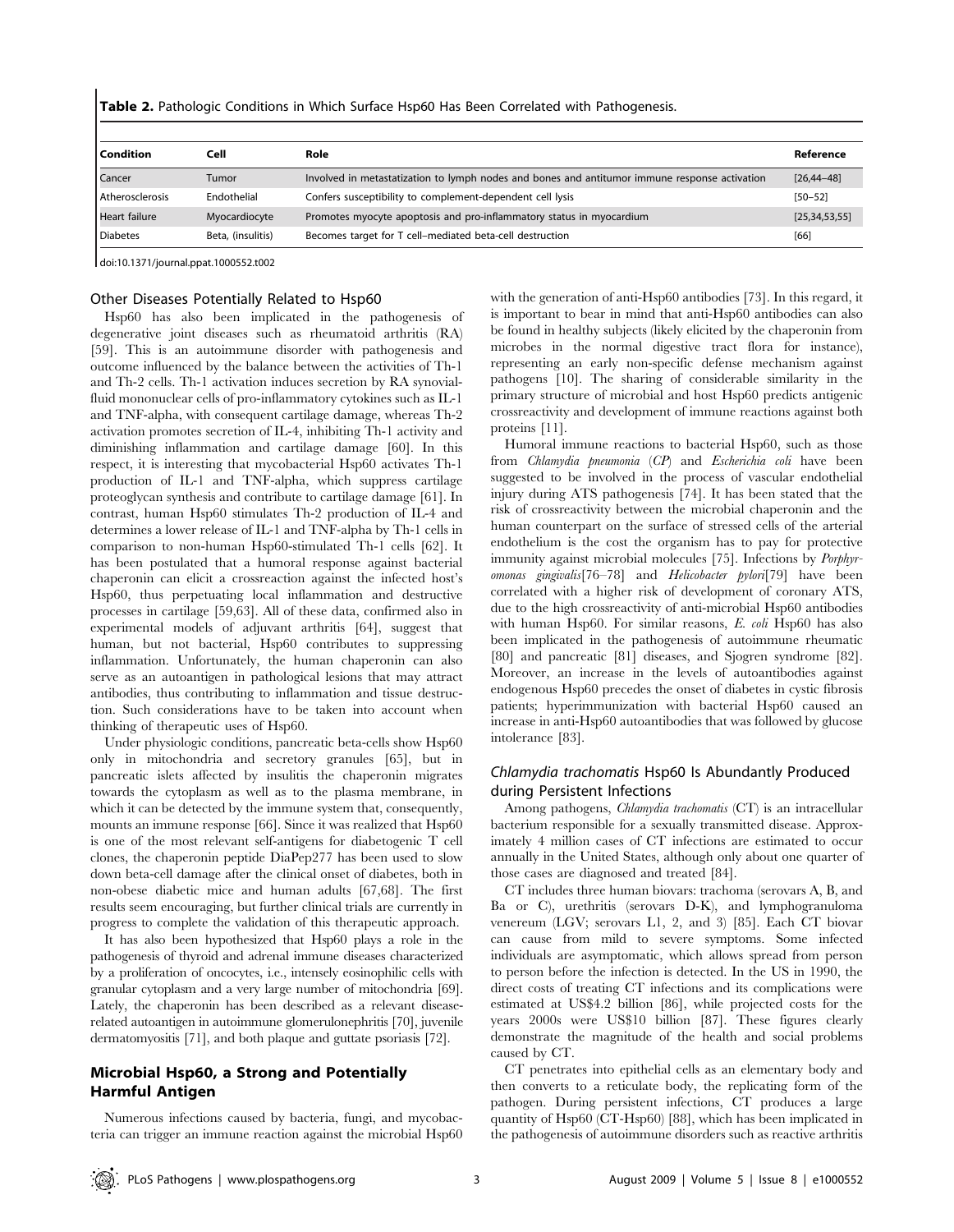[89,90]. CT-Hsp60 might exert an antiapoptotic effect in nascent tumor cells, which would contribute to female genital tract oncogenesis [91,92].

There are three CT-Hsp60 isoforms: CT-Hsp60-1, mainly found in the reticulate bodies, and CT-Hsp60-2 and CT-Hsp60-3, which are released extracellularly [93]. Prolonged exposure of the immune system to any of the CT-Hsp60 isoforms leads to immune system activation and antibody formation [94]. CT-Hsp60 is able to stimulate production of pro-inflammatory cytokines in endothelial and smooth-muscle cells and macrophages [95], and it can also promote the activation of specific immune cells via a Toll-like receptor [96].

In a recent study, our group compared the amino acid sequences of human-Hsp60 and CT-Hsp60-1 (serovar D), and we found four epitopes with a 100% identity and 13 other peptides of various lengths with identities between 33% and 75% [97]. These epitopes are present in all three domains of the molecule (Figure 1).

Previous comparisons of human versus CT (serovars B, C, and L2) Hsp60 sequences identified 13 major epitopes, seven of which showed crossreactive antibody binding with homologous peptide sequences in human Hsp60 [98]. These data should draw the attention of clinicians towards an often ignored pathogenetic factor, namely, the crossreactive anti-Hsp60 antibodies formed during CT infection. One of the major objectives of this article is to inform clinicians about the occurrence of these antibodies and about their considerable pathogenetic potential.

#### Chlamydia trachomatis Infection and Antihuman-Hsp60 Antibodies: Negative and Positive Impact

CT infections can persist for very long periods because, usually, the human immune system cannot eliminate pathogens that remain hidden but virulent at focal sites; thus, these silent foci represent a high risk for complications [99].

People affected by CT develop high titres of serum antibodies anti-CT-Hsp60 [93,99]. These antibodies also recognize homologous epitopes on human Hsp60 [100], so the more prolonged the infection the greater the increase in the risk that crossreactive antibodies will react against host cells expressing sfHsp60 (Figure 2). These examples illustrate the importance of assessing the specificity spectrum of anti-Hsp60 antibodies as mentioned earlier, to obtain a defined picture of the antibody populations at play in pathology, a consideration that must also be applied when considering CT versus CP infections (see below).

Eukaryotic Hsp60 is a ubiquitous, multifaceted, versatile molecule in as much as it has been classically described in mitochondria, but it has lately been found in extramitochondrial sites [101]. In addition, during carcinogenesis Hsp60 may be augmented or diminished [102]. If augmented, it can have either pro- [103,104] or anti-apoptotic effects [23,105] or both [106]. Likewise, when Hsp60 is released outside cells, it can exert either pro- [25,53] or anti-inflammatory roles [62].

High levels of Hsp60 in plasma of healthy subjects have been positively correlated with low socioeconomic status, social isolation, and psychological distress [107]. Moreover, serum levels of Hsp60, but not those of anti-Hsp60 auto-antibodies, decline with age [108]. These autoantibodies could bind Hsp60 and, thus, produce immunoprecipitates with pathological impact on cells and tissues. There is a report on one case of immune complex glomerulonephritis in a 24-year-old individual with a CT infection of the fallopian tube [109]. Cases like this are probably frequent but missed in clinical practice. Therefore, the occurrence of anti-Hsp60 autoantibodies in individuals with CT infections should always be investigated, paying especial attention to aged patients, since both prevalence of autoimmunity and titres of autoantibodies tend to increase with age [110–113].

Anti-Hsp60 autoantibodies recognize Hsp60 epitopes exposed on stressed endothelial cell membranes [51,52]. This would represent the initial event triggering the formation of ATS lesions



Figure 1. Comparison between the structures of *Chlamydia trachomatis* (ct-) and human- (h-) Hsp60. Shown are the positions of the four epitopes with 100% homologies. Circle: apical domain; arrow: intermediate domain; arrowhead: equatorial domain. See text and reference [94] for further details. The images were created with PyMol (http://pymol.sourceforge.net). doi:10.1371/journal.ppat.1000552.g001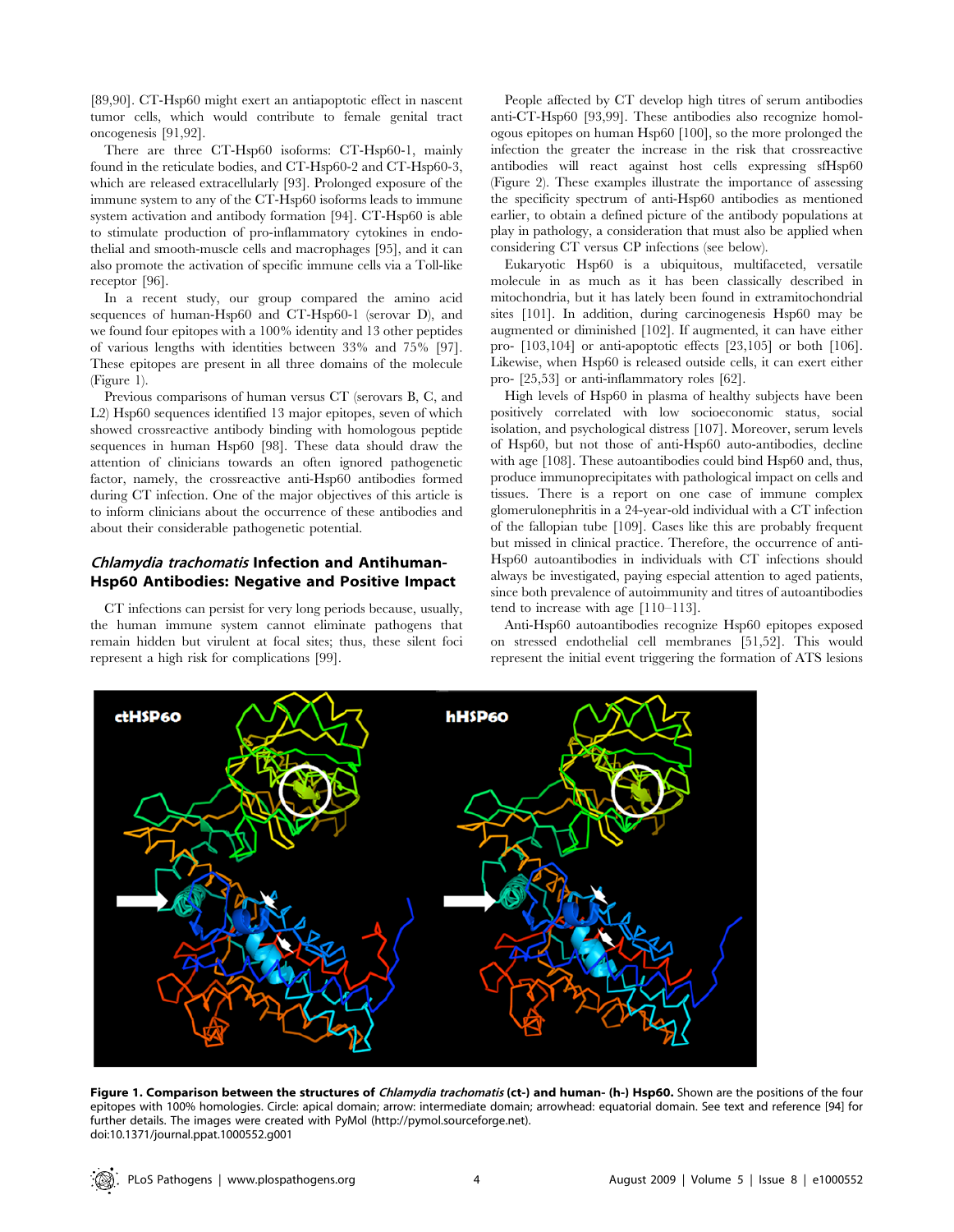

Figure 2. Potential effects of anti-CT-Hsp60 antibodies generated during persistent CT infections. CT-Hsp60 is released from cells infected with Chlamydia trachomatis (CT), and anti-CT-Hsp60 antibodies are produced by the host's immune system. In turn, these antibodies recognize surface Hsp60 on either stressed or tumor cells and, consequently, cell lysis and organ destruction can occur, determining pathogenesis of a number of diseases (see text for further details). Likewise, immunocomplexes formed by anti-CT-Hsp60 antibodies and CT- (or human-, not shown) Hsp60 can form deposits in the glomerular basal membrane, causing an idiopathic form of glomerulonephritis. Tumor cell lysis can arrest tumorigenesis, in which case it is likely that the infected individual escapes from cancer without having experienced a detectable pathology or symptom.

doi:10.1371/journal.ppat.1000552.g002

and vasculitis. Autoantibodies are also thought to induce apoptosis in cells of the vascular endothelium and to generate renal vasculopathy in systemic lupus erythematosus [114].

When sfHsp60 is exposed on the myocardiocyte plasma membrane, anti-Hsp60 autoantibodies can trigger myocyte destruction via macrophage and/or neutrophil Fc recognition, accelerating heart failure [25]. Studies on Hsp60 autoimmunity also indicate that autoimmune diabetes can begin after bacterial hyperimmunization [83].

## Cautionary Notes on Anti-CT-Hsp60 Antibody Measurements

Although several studies have been carried out to investigate the presence of Hsp60 and anti-Hsp60 in CT-infected individuals (and in various autoimmune diseases, as discussed elsewhere in this article), the results must be subjected to scrutiny and, if possible, to confirmatory research. This is pertinent, for example, to detection of Hsp60 in human plasma.

First, in many of these studies, undiluted plasma was used to measure Hsp60 or antibodies to Hsp60 by ELISA. As a consequence, it becomes very difficult to be certain as to what was actually detected by the antigen–antibody binding assay because undiluted plasma is rich in a wide variety of proteins, which makes nonspecific binding likely. In addition, in a considerable number of cases it is not clear what internal controls were used and how the ELISA was calibrated to avoid false positives and false negatives.

Second, since antibodies to Hsp60 are also found in normal, healthy individuals and since their levels could vary widely (see above [35]), the possible significance of such antibodies, if they are detected in patients, in regard to development of autoimmune diseases can be very difficult to establish.

Third, despite the fact that antibodies to Hsp60 could be induced by a variety of bacteria in human niches, including those present in periodontal pockets and the gastrointestinal tract [10], the antigenic specificity of the antibodies was not, as a rule, determined. Thus, antibodies found to react with CT Hsp60 could very well have been elicited by chaperonins from other microbes, a possibility that must not be ignored due to the known high degree of similarity of Hsp60 across species. Consequently, efforts must be made to obtain and prepare panels of well-characterized antigens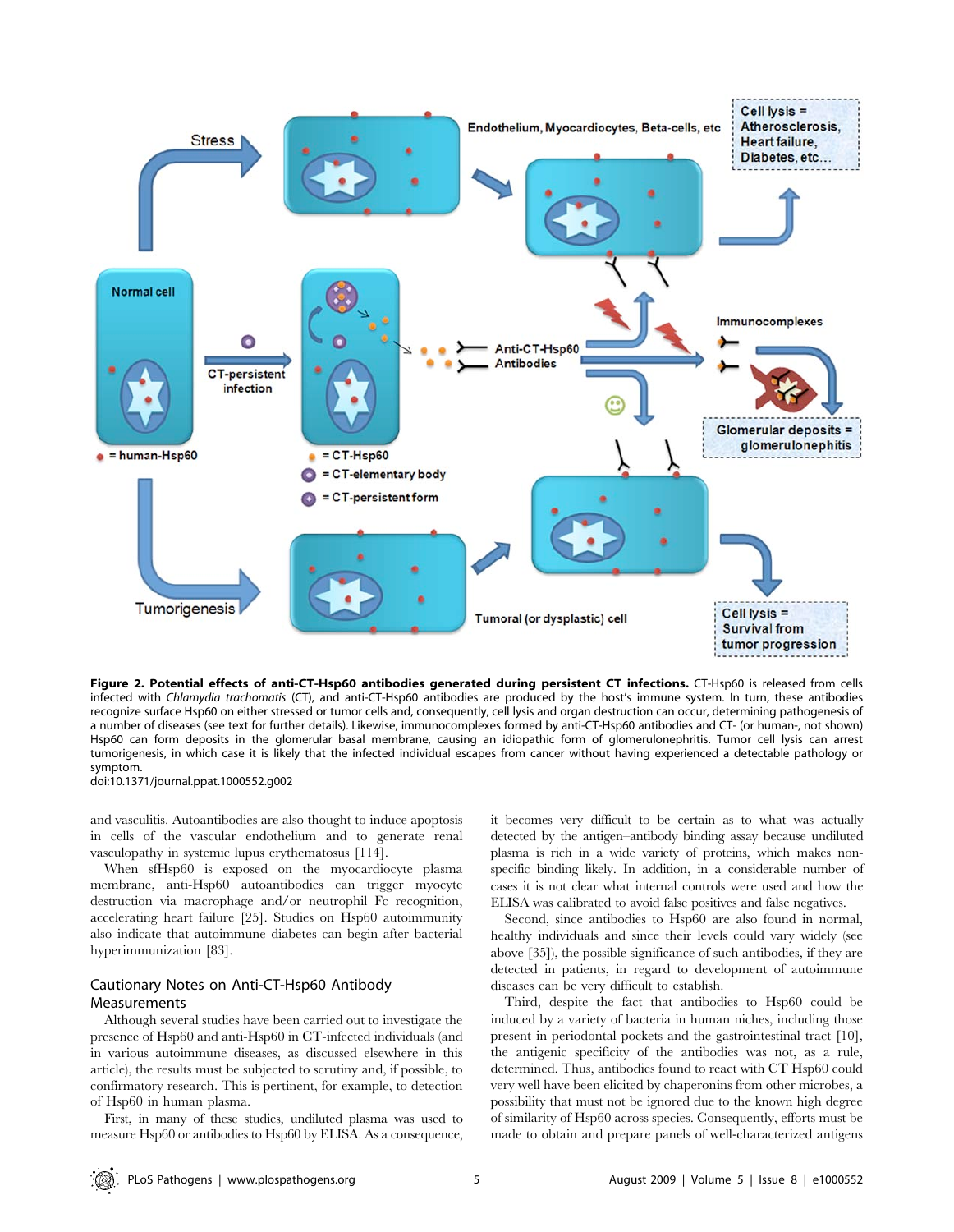to assess the specificity spectrum of the antibodies and identify those most likely to be the relevant ones for any bacterial infection, including CT infection.

Finally, it is of the utmost importance to be aware that CP infections are more widespread in the human population than are CT infections [115]. More than half of all adults in North America have antibodies to CP. As a consequence, one can expect that antibodies to CP Hsp60, which are most likely directed against similar epitopes as those in CT, should be of common occurrence. Here again, the challenge is to determine the specificity spectrum of the antibodies with a panel of Hsp60 molecules from pertinent species and, thus, determine with accuracy the true specificity of the antibodies as well as their titers with regard to the antigen under investigation (e.g., CT or CP Hsp60).

#### How, and When, to Defend from CT-Hsp60 Production?

Despite all the suggestive information already in the literature, sfHsp60 has not yet been sufficiently studied in human tissues under normal or pathological conditions, or after stress when Hsp60 translocates to the plasma membrane. sfHsp60 becomes recognizable by the immune system, leading to the generation of autoantibodies and other manifestations of the immune response accompanied by cell destruction, inflammation, and organ damage (Table 3). This series of concatenated events typical of autoimmune disorders due to autoantigens that share sequence homology with human Hsp60 very likely occur in various diseases, for example, Hashimoto disease, thyroiditis, scleroderma, pemphigoid, multiple sclerosis, chronic active hepatitis, primary biliary cirrhosis, and Addison disease [116]. It is imperative to ask the question whether all those diseases, and perhaps others, are not due at least in part to the invasion of the host by microbial Hsp60 from undiagnosed or misdiagnosed (and therefore untreated) bacterial infections, among which CT could be one of the prime suspects. The invading Hsp60 would elicit antibodies primarily directed to the microbial chaperonin but crossreactive with the host's counterpart (Figure 2). If that were the case, an essential distinction should be made between these antibodies elicited by a foreign antigen but reactive also with autoantigens and true autoantibodies elicited by autoantigens. This essential difference could very well mean other important dissimilarities pertaining to structural, functional, and biological molecular aspects, all of which deserve investigation in order to understand pathogenetic mechanisms, and to devise adequate diagnostic and therapeutic strategies.

On the other side of the coin, since sfHsp60 can be present on the surface of tumor cells [26–28], the occurrence of an antiHsp60 immune response, including circulating autoantibodies, could be beneficial in as much as the response would have a strong negative impact on tumor growth [117]. In this scenario, patients with a chronic CT infection may inadvertently be protected from, or ''vaccinated'' against as it were, cancer (Figure 2). This is a plausible possibility deserving investigation, even more so because a comprehensive study in vivo on sfHsp60 localization in tumor cells is still lacking.

In regard to the above, in vitro experiments showed that photodynamic therapy could induce sfHsp60 localization in a number of tumor cells [48]. This is one reason why it is believed that the presence of anti-Hsp60 autoantibodies might have antitumor effects and that the use of such antibodies could be a means for cancer treatment.

In summary, the high prevalence of CT infection in humans and the high similarity in the primary structure of CT and human Hsp60 should keep physicians on the alert and drive them to make every possible effort to diagnose CT infection or rule it out. Thus, measuring serum for anti-Hsp60, and also anti-Hsp10, antibodies offers a promising approach if the proper methodology is used (as discussed earlier in various sections of this article). If this diagnostic conduct is abided by, it is likely that much light will be shed on a number of misdiagnosed, idiopathic autoimmune disorders. In addition, investigating autoimmunity elicited by CT Hsp60 could provide information on a suspected protective role of the autoimmune phenomena in cancer, specifically when the cancer cells bear sfHsp60.

#### Conclusions and Perspectives

The chaperonin of Group I, Hsp60, or Cpn60 has many important functions, and its alterations, whether genetic or acquired, can cause pathologic disorders [118,119]. Like other Hsp chaperones, Hsp60 is an evolutionarily conserved protein and, consequently, molecules from different species share sequences that can be antigenic and elicit crossreactive antibodies. This situation is particularly relevant to human diseases with an autoimmune mechanism, particularly in patients with chronic infections.

This article focuses on the potential pathogenetic effect of Hsp60 from Chlamydia trachomatis (CT-Hsp60) that shares various antigenic determinants with the human counterpart. Infection with CT leads to an immune response against the invader's chaperonin, but the response crossreacts with the host's Hsp60. The crossreactive effects are perpetuated, and possibly amplified,

| Site           | Cell                                        | Pathology                                           | Reference        |
|----------------|---------------------------------------------|-----------------------------------------------------|------------------|
| Vessels        | Endothelial cells                           | Vasculitis, atherosclerosis                         | [49,50,53,54,58] |
| Heart          | Myocardiocyte                               | Myocarditis, infarct, heart failure                 | [25, 34, 55]     |
| Joints         | Synoviocyte                                 | Rheumatoid arthritis                                | $[59,61-63]$     |
| Pancreas       | Beta-cells                                  | <b>Diabetes</b>                                     | [66, 69]         |
| Thyroid        | Thyreocyte                                  | Hashimoto thyroiditis                               | $[69]$           |
| Liver          | Hepatocyte, biliary duct cells              | Chronic active hepatitis, primary biliary cirrhosis | $[69]$           |
| Adrenal glands | Glomerular zone cells                       | Addison disease                                     | $[69]$           |
| Kidney         | Glomerulus                                  | Glomerulonephitis                                   | $[70]$           |
| Skin           | Keratinocyte, fibroblast, endothelial cells | Scleroderma, pemphigoid, psoriasis, dermatomyositis | [71, 72]         |

Table 3. Anatomic Sites and Cells in Which Hsp60 Could Play the Role of Autoantigen during Persistent CT Infection and Anti-CT-Hsp60 Antibody Production.

doi:10.1371/journal.ppat.1000552.t003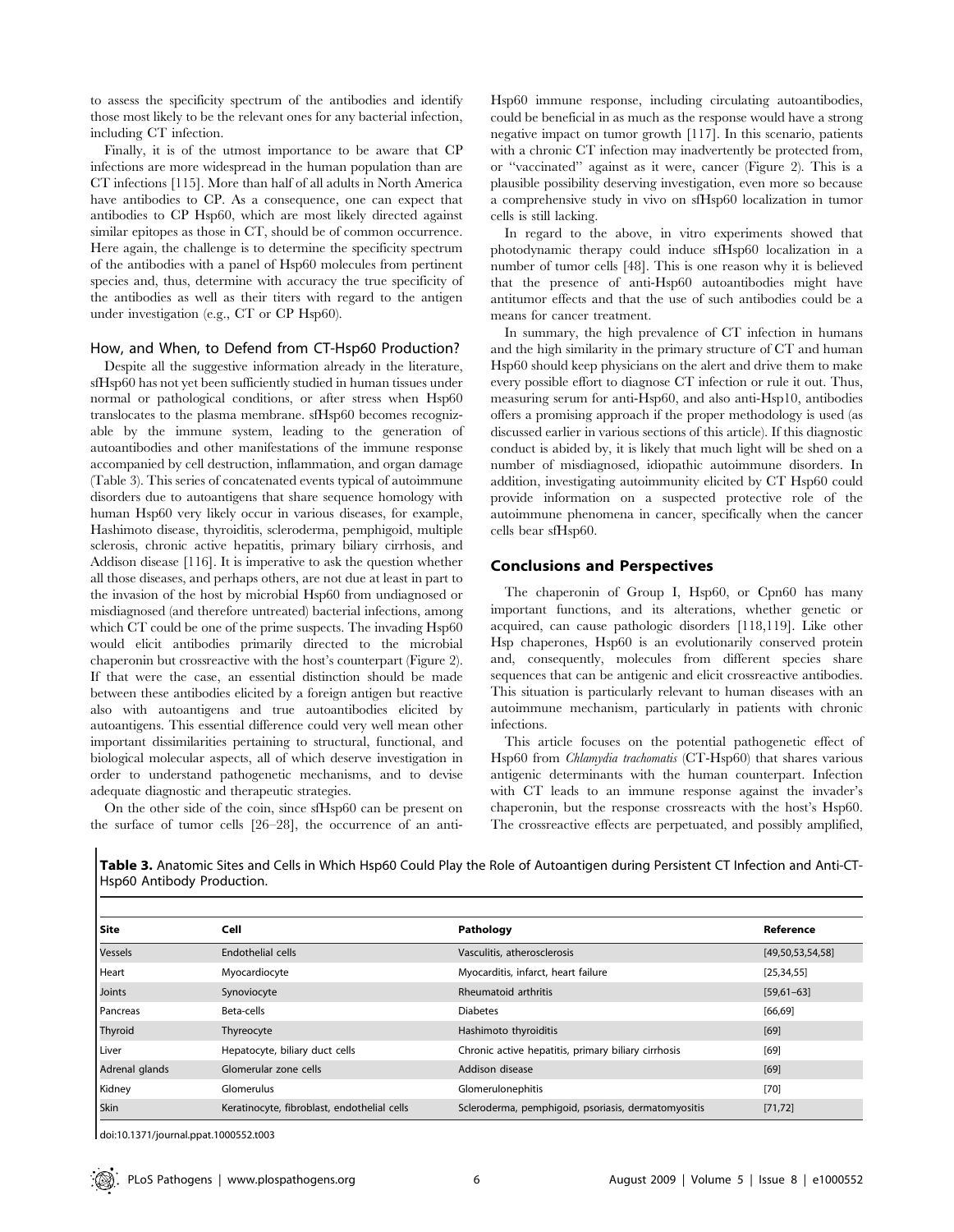by the fact that the human chaperonin is present not only inside cells but also outside them, attached to the cell membrane or in circulation. Thus, antibody-antigen reactions can occur on the cell's surface, in the intercellular space, and in biological fluids with a variety of consequences, including modulation of the immune system and generation of pathological lesions with immunoprecipitates. If Hsp60 occurs on the surface of malignant cells, a fact already ascertained for some types of cancer, antibodies or immune cells that react with the chaperonin have the potential ability to damage the tumor.

Since CT infections may go undetected or be misdiagnosed, and may be long lasting, anti-Hsp60 antibodies are likely to be causing disease silently for a long time without the physician being aware of this potentially very damaging situation. Likewise, protracted infections with CT could protect against the growth of certain tumors. These examples demonstrate why Hsp60 is considered a multifaceted, versatile molecule difficult to understand in any particular situation. As a consequence, the physician ought to become aware of the various roles of Hsp60 and anti-Hsp60 antibodies and of the importance of measuring them in all cases with suspected or demonstrated autoimmune manifestations.

It would be important to determine at what stage of human development Hsp60 begins to appear in extracellular locations and whether it is tolerogenic. Elucidation of these aspects of Hsp60

#### References

- 1. Ranson NA, White HE, Saibil HR (1998) Chaperonins. Biochem J 333: 233–242.
- 2. Karlin S, Brocchieri L (2000) Heat shock protein 60 sequence comparisons: duplications, lateral transfer, and mitochondrial evolution. Proc Natl Acad Sci U S A 97: 11348–11353.
- 3. Levy-Rimler G, Bell RE, Ben-Tal N, Azem A (2002) Type I chaperonins: not all are created equal. FEBS Lett 529: 1–5.
- 4. Macario AJL, Conway de Macario E (2004) The pathology of anti-stress mechanisms: A new frontier. Stress 7: 243–249.
- 5. Azem A, Diamant S, Kessel M, Weiss C, Goloubinoff P (1995) The proteinfolding activity of chaperonins correlates with the symmetric GroEL14 (GroES7)2 heterooligomer. Proc Natl Acad Sci U S A 92: 12021–12025.
- 6. Martin J, Langer T, Boteva R, Schramel A, Horwich AL, Hartl FU (1991) Chaperonin-mediated protein folding at the surface of GroEL through a molten globule-like intermediate. Nature 352: 36–42.
- 7. Jindal S, Dudani AK, Singh B, Harley CB, Gupta RS (1989) Primary structure of a human mitochondrial protein homologous to the bacterial and plant chaperonins and to the 65-kilodalton mycobacterial antigen. Mol Cell Biol 9: 2279–2283.
- 8. Hansen JJ, Bross P, Westergaard M, Nielsen MN, Eiberg H, et al. (2003) Genomic structure of the human mitochondrial chaperonin genes: HSP60 and HSP10 are localised head to head on chromosome 2 separated by a bidirectional promoter. Hum Genet 112: 71–77.
- 9. Elias D, Markovits D, Reshef T, van der Zee R, Cohen IR (1990) Induction and therapy of autoimmune diabetes in the non-obese diabetic (NOD/Lt) mouse by a 65-kDa heat shock protein. Proc Natl Acad Sci U S A 87: 1576–1580.
- 10. Zügel U, Kaufmann SH (1999) Role of heat shock proteins in protection from and pathogenesis of infectious diseases. Clin Microbiol Rev 12: 19–39.
- 11. Pockley AG (2003) Heat shock proteins as regulators of the immune response. Lancet 362: 469–476.
- 12. Res PC, Schaar CG, Breedveld FC, van Eden W, van Embden JD, et al. (1988) Synovial fluid T cell reactivity against 65 kDa heat shock protein of mycobacteria in early chronic arthritis. Lancet 2: 478–480.
- 13. Gaston JSH, Life PF, Jenner PJ, Colston MJ, Bacon PA (1990) Recognition of a mycobacteria-specific epitope in the 65 kD heat shock protein by synovial fluid derived T cell clones. J Exp Med 171: 831–841.
- 14. De Graeff-Meeder ER, van der Zee R, Rijkers GT, Schuurman HJ, Kuis W, et al. (1991) Recognition of human 60 kD heat shock protein by mononuclear cells from patients with juvenile chronic arthritis. Lancet 337: 1368–1372.
- 15. Wuckerpfennig K, Newcombe J, Li H, Keddy C, Cuzner ML, et al. (1992) gd T cell receptor repertoire in acute multiple sclerosis lesions. Proc Nat Acad Sci U S A 89: 4588–4592.
- 16. Georgopoulos C, Mc Farland H (1993) Heat shock proteins in multiple sclerosis and other autoimmune diseases. Immunol Today 14: 373–375.
- 17. Stinissen P, Vandevyver C, Medaer R, Vandegaer L, Nies J, et al. (1995) Increased frequency of gd T cells in cerebrospinal fluid and peripheral blood of patients with multiple sclerosis: reactivity cytotoxicity and T cell receptor V gene rearrangements. J Immunol 154: 4883–4894.

biology is essential to determine if, why, and when anti-Hsp60 autoantibodies (elicited by the endogenous human chaperonin) emerge, and what is their distribution in any given population. Clarification of these points will help understand the mechanism involved in the generation of anti-Hsp60 antibodies and/or their increase in response to invasion by a crossreactive chaperonin from a microbe.

#### Accession Numbers

The Entrez Protein Data Bank (http://www.ncbi.nlm.nih.gov/ sites/entrez?db = protein) accession codes for the proteins discussed in this paper are Chlamydia trachomatis Hsp60-1 (CAH04305, [97]); mitochondrial heat shock 60 kD protein 1 variant 1 [Homo sapiens] (ACE06961, [97]); mycobacterial Hsp60 (CAD95638, [120]); Chlamydia pneumoniae Hsp60 (AAF38748, [121]); Escherichia coli Hsp60 (Q1R3B6, [122]); Helicobacter pylori (ACD47477, Reference Kersulyte, D., et al., direct submission, unpublished).

#### Acknowledgments

We are grateful to Dr. Antonella Marino Gammazza for her help in creating Figure 1.

- 18. Child D, Smith C, Williams C (1993) Heat shock protein and the double insult theory for the development of insulin-dependent diabetes. J Royal Soc Med (Eng) 86: 217–219.
- 19. Tun RYM, Smith MD, Lo SS, Rook GA, Lydyard P, et al. (1994) Antibodies to heat shock protein 65 kDa in Type 1 diabetes mellitus. Diabet Med 11: 66–70.
- 20. Soltys BJ, Gupta RS (1996) Immunoelectron microscopic localization of the 60 kDa heat shock chaperonin protein (Hsp60) in mammalian cells. Exp Cell Res 222: 16–27.
- 21. Soltys BJ, Gupta RS (1999) Mitochondrial proteins at unexpected cellular locations: export of proteins from mitochondria from an evolutionary perspective. Int Rev Cytol 194: 133–196.
- 22. Cechetto JD, Soltys BJ, Gupta RS (2000) Localization of mitochondrial 60-kD heat shock chaperonin protein (Hsp60) in pituitary growth hormone secretory granules and pancreatic zymogen granules. J Histochem Cytochem 48: 45–56.
- 23. Gupta S, Knowlton AA (2002) Cytosolic HSP60, hypoxia and apoptosis. Circulation 106: 2727–2733.
- 24. Soltys BJ, Gupta RS (1997) Cell surface localization of the 60 kDa heat shock chaperonin protein (hsp60) in mammalian cells. Cell Biol Int 21: 315–320.
- 25. Lin L, Kim SC, Wang Y, Gupta S, Davis B, et al. (2007) HSP60 in heart failure: abnormal distribution and role in cardiac myocyte apoptosis. Am J Physiol Heart Circ Physiol 293: H2238–H2247.
- 26. Piselli P, Vendetti S, Vismara D, Cicconi R, Poccia F, et al. (2000) Different expression of CD44, ICAM-1, and HSP60 on primary tumor and metastases of a human pancreatic carcinoma growing in scid mice. Anticancer Res 20: 825–831.
- 27. Feng H, Zeng Y, Graner MW, Katsanis E (2002) Stressed apoptotic tumor cells stimulate dendritic cells and induce specific cytotoxic T cells. Blood 100: 4108–4115.
- 28. Shin BK, Wang H, Yim AM, Le Naour F, Brichory F, et al. (2003) Global profiling of the cell surface proteome of cancer cells uncovers an abundance of proteins with chaperone function. J Biol Chem 278: 7607–7616.
- 29. Dziewanowska K, Carson AR, Patti JM, Deobold CF, Bayles KW, et al. (2000) Staphylococcal fibronectin binding protein interacts with heat shock protein 60 and integrins: role in internalization by epithelial cells. Infect Immun 68: 6321–6328.
- 30. Osterloh A, Meier-Stiegen F, Veit A, Fleischer B, von Bonin A, et al. (2004) Lipopolysaccharide-free heat shock protein 60 activates T cells. J Biol Chem 279: 47906–47911.
- 31. Ohashi K, Burkart V, Flohe S, Kolb H (2000) Cutting edge: heat shock protein 60 is a putative endogenous ligand of the Toll-like receptor-4 complex. J Immunol 164: 558–561.
- 32. Sapozhnikov AM, Ponomarev ED, Tarasenko TN, Telford WG (1999) Spontaneous apoptosis and expression of cell surface heat-shock proteins in cultured EL-4 lymphoma cells. Cell Prolif 32: 363–378.
- 33. Thomas ML, Samant UC, Deshpande RK, Chiplunkar SV (2000) T cells lyse autologous and allogenic oesophageal tumours: involvement of heat shock proteins in the tumour cell lysis. Cancer Immunol Immunother 48: 653–659.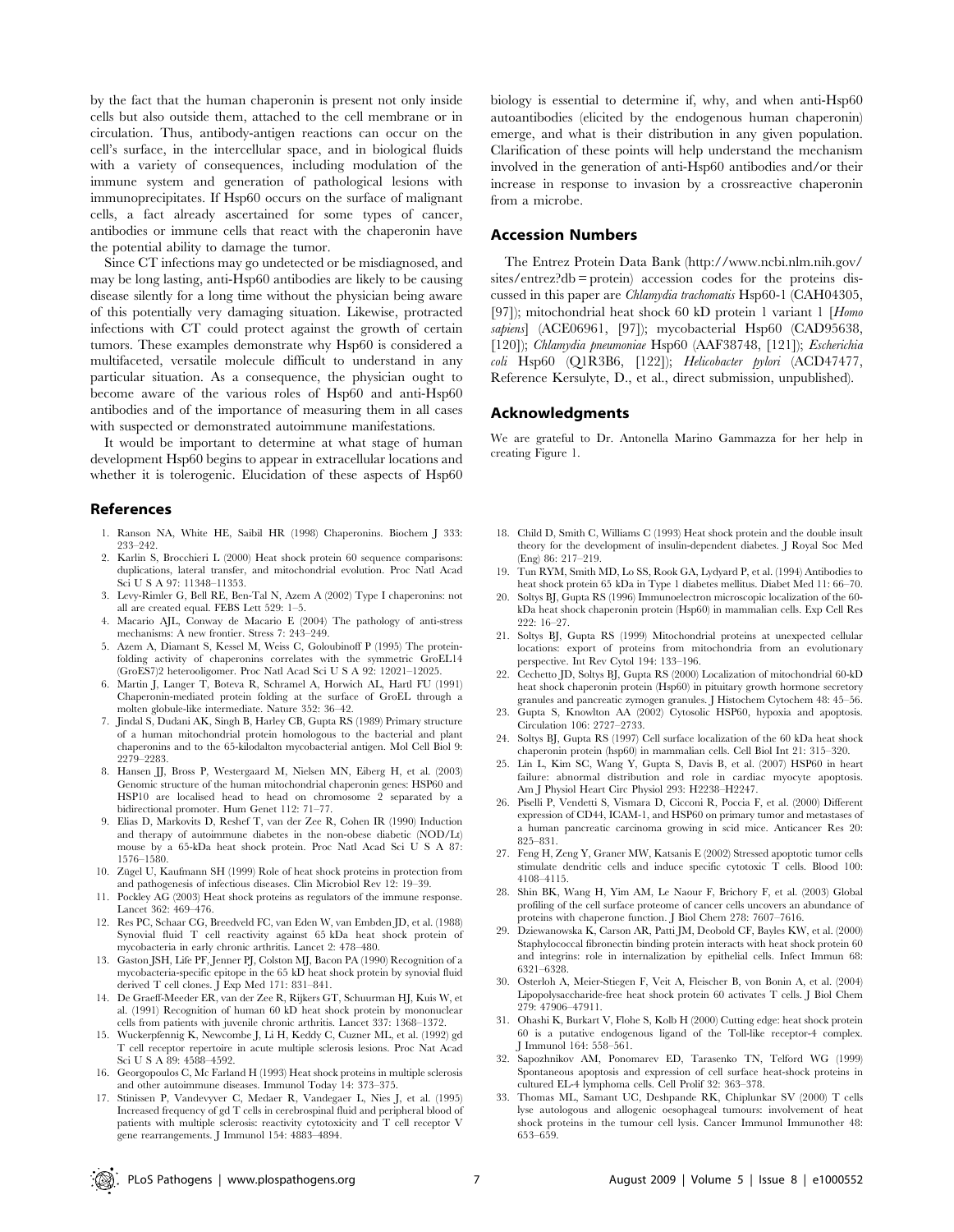- 34. Gupta S, Knowlton AA (2007) HSP60 trafficking in adult cardiac myocytes: role of the exosomal pathway. Am J Physiol Heart Circ Physiol 292: H3052–3056.
- 35. Shamaei-Tousi A, Steptoe A, O'Donnell K, Palmen J, Stephens JW, et al. (2007) Plasma heat shock protein 60 and cardiovascular disease risk: the role of psychosocial, genetic, and biological factors. Cell Stress Chaperon 12: 384–392.
- 36. Cappello F, Bellafiore M, Palma A, Marciano` V, Martorana G, et al. (2002) Expression of 60-kD heat shock protein increases during carcinogenesis in the uterine exocervix. Pathobiology 70: 83–88.
- 37. Cappello F, Bellafiore M, Palma A, David S, Marciano` V, et al. (2003) 60 KDa chaperonin (HSP60) is over-expressed during colorectal carcinogenesis. Eur J Histochem 47: 105–110.
- 38. Cappello F, Rappa F, David S, Anzalone R, Zummo G (2003) Immunohistochemical evaluation of PCNA, p53, HSP60, HSP10 and MUC-2 presence and expression in prostate carcinogenesis. Anticancer Res 23: 1325–1331.
- 39. Ito T, Kawabe R, Kurasono Y, Hara M, Kitamura H, et al. (1998) Expression of heat shock proteins in squamous cell carcinoma of the tongue: an immunohistochemical study. J Oral Pathol Med 27: 18–22.
- 40. Lebret T, Watson RW, Molinié V, O'Neill A, Gabriel C, et al. (2003) Heat shock proteins HSP27, HSP60, HSP70, and HSP90: expression in bladder carcinoma. Cancer 98: 970–977.
- 41. Cappello F, Di Stefano A, D'Anna SE, Donner CF, Zummo G (2005) Immunopositivity of heat shock protein 60 as a biomarker of bronchial carcinogenesis. Lancet Oncol 6: 816.
- 42. Cappello F, Di Stefano A, David S, Rappa F, Anzalone R, et al. (2006) Hsp60 and Hsp10 down-regulation predicts bronchial epithelial carcinogenesis in smokers with chronic obstructive pulmonary disease. Cancer 107: 2417–2424.
- 43. Ikawa S, Weinberg RA (1992) An interaction between p21ras and heat shock protein hsp60, a chaperonin. Proc Natl Acad Sci U S A 89: 2012–2016.
- 44. Barazi HO, Zhou L, Templeton NS, Krutzsch HC, Roberts DD (2002) Identification of heat shock protein 60 as a molecular mediator of alpha 3 beta 1 integrin activation. Cancer Res 62: 1541–1548.
- 45. Laad AD, Thomas ML, Fakih AR, Chiplunkar SV (1999) Human gamma delta T cells recognize heat shock protein-60 on oral tumor cells. Int J Cancer 80: 709–714.
- 46. Hanlon JG, Adams K, Rainbow AJ, Gupta RS, Singh G (2001) Induction of Hsp60 by Photofrin-mediated photodynamic therapy. J Photochem Photobiol B 64: 55–61.
- 47. Jalili A, Makowski M, Switaj T, Nowis D, Wilczynski GM, et al. (2004) Effective photoimmunotherapy of murine colon carcinoma induced by the combination of photodynamic therapy and dendritic cells. Clin Cancer Res 10: 4498–4508.
- 48. Korbelik M, Sun J, Cecic I (2005) Photodynamic therapy-induced cell surface expression and release of heat shock proteins: relevance for tumor response. Cancer Res 65: 1018–1026.
- 49. Xu Q, Schett G, Perschinka H, Mayr M, Egger G, et al. (2000) Serum soluble heat shock protein 60 is elevated in subjects with atherosclerosis in a general population. Circulation 102: 14–20.
- 50. Prohaszka Z, Duba J, Lakos G, Kiss E, Varga L, et al. (1999) Antibodies against human heat-shock protein (hsp) 60 and mycobacterial hsp65 differ in their antigen specificity and complement-activating ability. Int Immunol 11: 1363–1370.
- 51. Xu Q, Schett G, Seitz CS, Hu Y, Gupta RS, et al. (1994) Surface staining and cytotoxic activity of heat-shock protein 60 antibody in stressed aortic endothelial cells. Circ Res 75: 1078–1085.
- 52. Pfister G, Stroh CM, Perschinka H, Kind M, Knoflach M, et al. (2005) Detection of HSP60 on the membrane surface of stressed human endothelial cells by atomic force and confocal microscopy. J Cell Sci 118: 1587–1594.
- 53. Wick G (2000) Atherosclerosis-an autoimmune disease due to an immune reaction against heat-shock protein 60. Herz 25: 87–90.
- 54. Knowlton AA, Srivatsa U (2008) Heat shock protein 60 and cardiovascular disease:a paradoxical role. Future Cardiol 4: 151–161.
- 55. Knowlton AA, Kapadia S, Torre-Amione G, Durand JB, Bies R, et al. (1998) Differential expression of heat shock proteins in normal and failing human hearts. J Mol Cell Cardiol 30: 811–818.
- 56. Martin JE, Swash M, Mather K, Leigh PN (1993) Expression of the human groEL stress-protein homologue in the brain and spinal cord. J Neurol Sci 118: 202–206.
- 57. Bajramovic JJ, Bsibsi M, Geutskens SB, Hassankhan R, Verhulst KC, et al. (2000) Differential expression of stress proteins in human adult astrocytes in response to cytokines. J Neuroimmunol 106: 14–22.
- 58. Alard JE, Dueymes M, Youinou P, Jamin C (2008) HSP60 and anti-HSP60 antibodies in vasculitis: they are two of a kind. Clin Rev Allergy Immunol 35: 66–71.
- 59. Krenn V, Vollmers HP, von Landenberg P, Schmausser B, Rupp M (1996) Immortalized B-lymphocytes from rheumatoid synovial tissue show specificity for bacterial HSP60. Virchows Arch 427: 511–518.
- 60. Van Roon JA, van Roy JL, Duits A, Lafeber FP, Bijlsma JW (1995) Proinflammatory cytokine production and cartilage damage due to rheumatoid synovial T helper-1 activation is inhibited by interleukin-4. Ann Rheum Dis 54: 836–840.
- 61. Wilbrink B, Holewijn M, Bijlsma JW, van Roy JL, den Otter W, van Eden W (1993) Suppression of human cartilage proteoglycan synthesis by rheumatoid

synovial fluid mononuclear cells activated with mycobacterial 60-kd heat-shock protein. Arthritis Rheum 36: 514–518.

- 62. Van Roon JA, van Eden W, van Roy JL, Lafeber FP, Bijlsma JW (1997) Stimulation of suppressive T cell responses by human but not bacterial 60-kD heat-shock protein in synovial fluid of patients with rheumatoid arthritis. J Clin Invest 100: 459–463.
- 63. Rudolphi U, Rzepka R, Batsford S, Kaufmann SH, von der Mark K, et al. (1997) The B cell repertoire of patients with rheumatoid arthritis. II. Increased frequencies of IgG+ and IgA+ B cells specific for mycobacterial heat-shock protein 60 or human type II collagen in synovial fluid and tissue. Arthritis Rheum 40: 1409–1419.
- 64. Ramage JM, Gaston JS (1999) Depressed proliferative responses by peripheral blood mononuclear cells from early arthritis patients to mycobacterial heat shock protein 60. Rheumatology 38: 631–635.
- 65. Brudzynski K, Martinez V, Gupta RS (1992) Immunocytochemical localization of heat-shock protein 60-related protein in beta-cell secretory granules and its altered distribution in non-obese diabetic mice. Diabetologia 35: 316–324.
- 66. Brudzynski K (1993) Insulitis-caused redistribution of heat-shock protein HSP60 inside beta-cells correlates with induction of HSP60 autoantibodies. Diabetes 42: 908–913.
- 67. Raz I, Elias D, Avron A, Tamir M, Metzger M, et al. (2001) Beta-cell function in new-onset type 1 diabetes and immunomodulation with a heat-shock protein peptide (DiaPep277): a randomised, double-blind, phase II trial. Lancet 358: 1749–1753.
- 68. Lazar L, Ofan R, Weintrob N, Avron A, Tamir M, et al. (2007) Heat-shock protein peptide DiaPep277 treatment in children with newly diagnosed type 1 diabetes: a randomised, double-blind phase II study. Diabetes Metab Res Rev 23: 286–291.
- 69. Mallard K, Jones DB, Richmond J, McGill M, Foulis AK (1996) Expression of the human heat shock protein 60 in thyroid, pancreatic, hepatic and adrenal autoimmunity. J Autoimmun 9: 89–96.
- 70. Slot MC, Theunissen R, van Paassen P, Damoiseaux JG, Cohen Tervaert JW (2006) Evaluation of antibodies against human HSP60 in patients with MPO-ANCA associated glomerulonephritis: a cohort study. J Autoimmune Dis 5: 3–4.
- 71. Elst EF, Klein M, de Jager W, Kamphuis S, Wedderburn LR, et al. (2008) Hsp60 in inflamed muscle tissue is the target of regulatory autoreactive T cells in patients with juvenile dermatomyositis. Arthritis Rheum 58: 547–555.
- 72. Seung NR, Park EJ, Kim CW, Kim KH, Kim KJ, et al. (2007) Comparison of expression of heat-shock protein 60, Toll-like receptors 2 and 4, and T-cell receptor gammadelta in plaque and guttate psoriasis. J Cutan Pathol 34: 903–911.
- 73. Alard JE, Dueymes M, Youinou P, Jamin C (2007) Modulation of endothelial cell damages by anti-Hsp60 autoantibodies in systemic autoimmune diseases. Autoimm Rev 6: 438–443.
- 74. Mayr M, Metzler B, Kiechl S, Willeit J, Schett G, Xu Q, Wick G (1999) Endothelial cytotoxicity mediated by serum antibodies to heat shock proteins of Escherichia coli and Chlamydia pneumoniae: immune reactions to heat shock proteins as a possible link between infection and atherosclerosis. Circulation 99: 1560–1566.
- 75. Knoflach M, Mayrl B, Mayerl C, Sedivy R, Wick G (2003) Atherosclerosis as a paradigmatic disease of the elderly: role of the immune system. Immunol Allergy Clin North Am 23: 117–132.
- 76. Choi JI, Chung SW, Kang HS, Rhim BY, Kim SJ, et al. (2002) Establishment of Porphyromonas gingivalis heat-shock-protein-specific T-cell lines from atherosclerosis patients. J Dent Res 81: 344–348.
- 77. Chung SW, Kang HS, Park HR, Kim SJ, Kim SJ, et al. (2003) Immune responses to heat shock protein in Porphyromonas gingivalis-infected periodontitis and atherosclerosis patients. J Periodontal Res 38: 388–393.
- 78. Yamazaki K, Ohsawa Y, Itoh H, Ueki K, Tabeta K, et al. (2004) T-cell clonality to Porphyromonas gingivalis and human heat shock protein 60s in patients with atherosclerosis and periodontitis. Oral Microbiol Immunol 19: 160–167.
- 79. Okada T, Ayada K, Usui S, Yokota K, Cui J, et al. (2007) Antibodies against heat shock protein 60 derived from *Helicobacter pylori*: diagnostic implications in cardiovascular disease. J Autoimmun 29: 106–115.
- 80. Yokota SI, Hirata D, Minota S, Higashiyama T, Kurimoto M, et al. (2000) Autoantibodies against chaperonin CCT in human sera with rheumatic autoimmune diseases: comparison with antibodies against other Hsp60 family proteins. Cell Stress Chaperon 5: 337–346.
- 81. Szebeni A, Schloot N, Kecskemeti V, Hosszufalusi N, Panczel P, et al. (2005) Th1 and Th2 cell responses of type 1 diabetes patients and healthy controls to human heat-shock protein 60 peptides AA437–460 and AA394–408. Inflamm Res 54: 415–419.
- 82. Shovman O, Sherer Y, Gilbourd B, Gerli R, Bocci EB, et al. (2005) Low levels of heat shock proteins-60 and -65 autoantibodies in Sjogren's syndrome. Isr Med Assoc J 7: 778–780.
- 83. Jensen P, Johansen HK, Carmi P, Høiby N, Cohen IR (2001) Autoantibodies to pancreatic hsp60 precede the development of glucose intolerance in patients with cystic fibrosis. J Autoimmun 17: 165–172.
- 84. Workowski KA, Berman SM (2006) Sexually transmitted diseases treatment guidelines. MMWR Recomm Rep 55: 1–94.
- 85. Fredlund H, Falk L, Jurstrand M, Unemo M (2004) Molecular genetic methods for diagnosis and characterisation of Chlamydia trachomatis and Neisseria